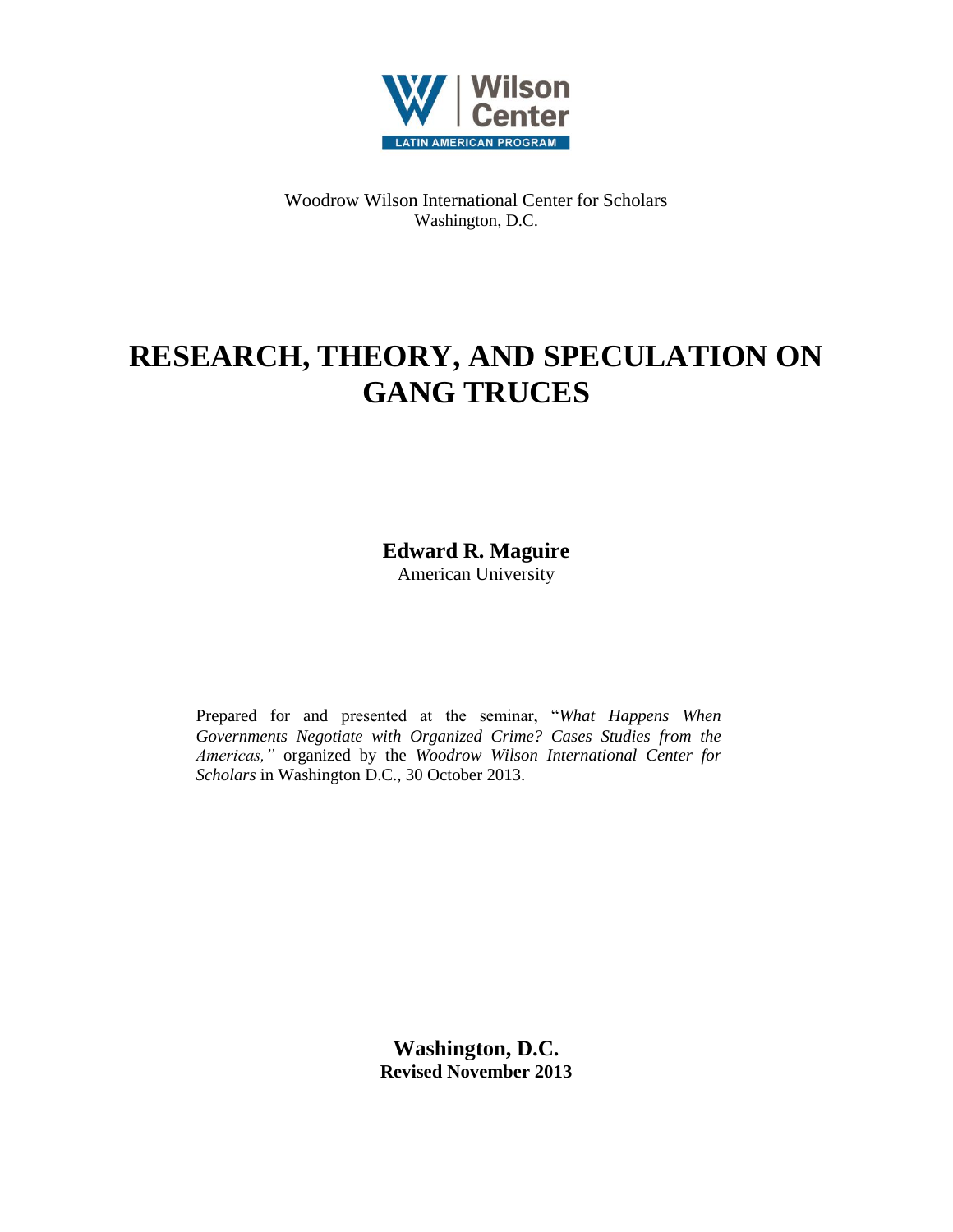Gang violence is responsible for a significant share of interpersonal violence in many communities throughout the world. As governments struggle to find the right mix of strategies to address gang violence, their efforts are often grouped into three general categories: suppression, intervention, and prevention (Klein and Maxson 2006). *Suppression* involves the use of the criminal justice system to monitor, arrest, prosecute, and punish gangs. Across the world, suppression is the instinctive policy choice of governments. Research evidence shows that suppression can work well if it is administered thoughtfully, with proper attention to procedural justice and the rule of law. When executed poorly, as it often is, it can backfire and increase gang violence. But even when executed well, suppression is widely acknowledged to be an incomplete solution. Thus, scholars and policy makers have focused significant attention on developing programs and policies that can supplement or serve as alternatives to suppression.

*Intervention* efforts focus on those who are already in gangs and encourage them to leave the gang, provide them with new skills or opportunities that can provide alternatives to gang life, or encourage them to mitigate the severity of their behavior if they decide to remain in the gang. Since violence is the typical method used by gangs to resolve disputes, a common approach to intervention involves encouraging gang members to choose nonviolent dispute resolution options. *Prevention* efforts are designed to keep youth from joining gangs in the first place. Prevention is an essential component of any comprehensive approach to dealing with gangs, but it is a long-term solution with less applicability to gang violence problems in the moment. Every community with a gang violence problem relies on suppression strategies, but not all of them rely on intervention and prevention strategies. Even fewer communities pay serious attention to research evidence on which strategies are most effective.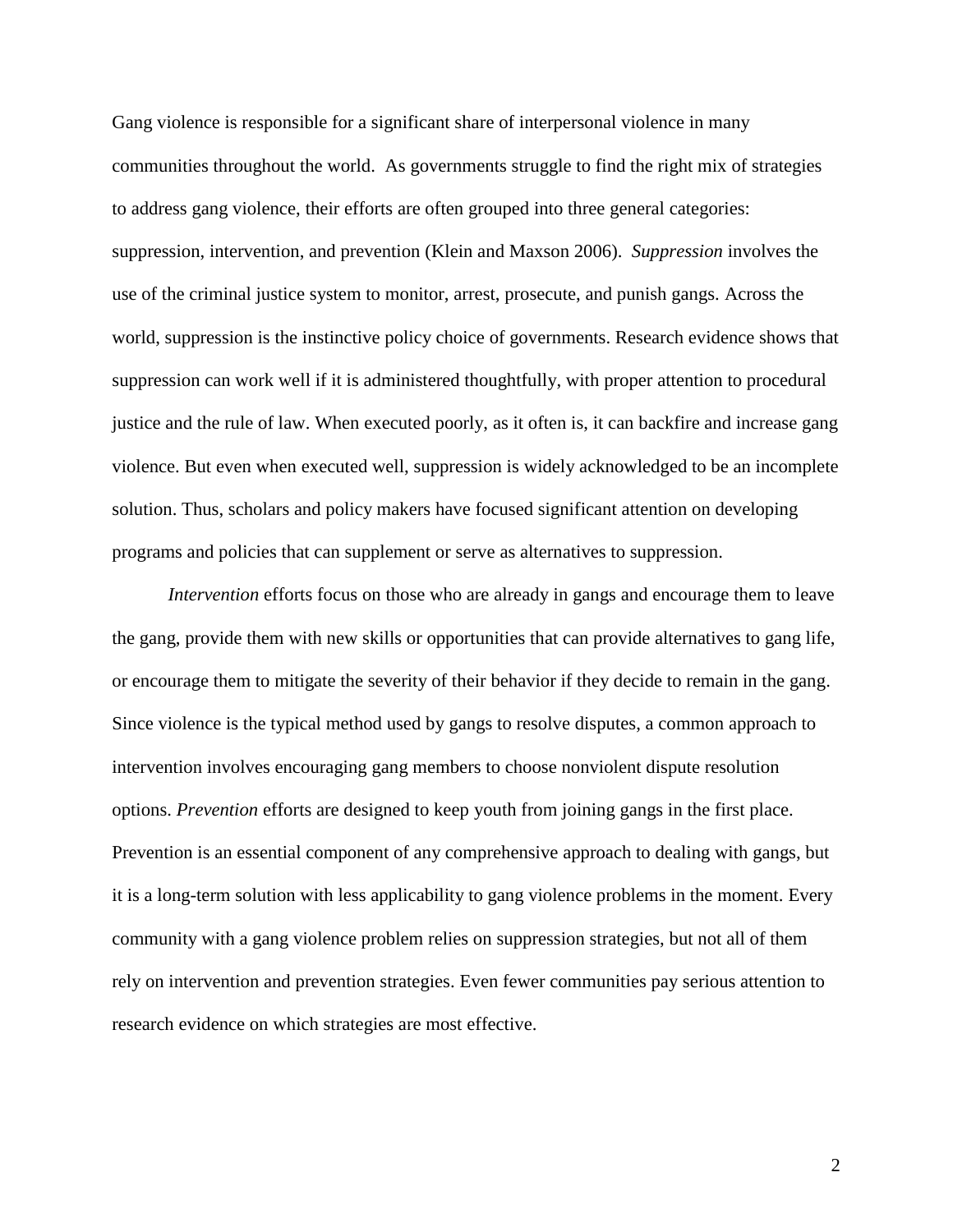Research demonstrates clearly and consistently that gang members are more involved in violent crime, as both offenders and victims, than non-gang members (Battin-Pearson et al., 1998; Curry et al., 2001; Curry et al., 2002; Esbensen, et al. 2001; Huff, 1998; Katz, Maguire, and Choate, 2011). Since violence generates substantial costs for communities, in both social and monetary terms, communities beset by gang violence have sought to find appropriate strategies for addressing the problem. Prevention strategies are often distant from violent events. If we invest in children now, it may pay dividends down the road, but that is of little comfort to a community in which young men are dying on the streets *today*. Similarly, suppression strategies can also be useful if executed well, but many suppression approaches are only triggered *after* a violent event has occurred. Suppression is sometimes viewed in the same light as closing the barn doors after the horses have already escaped. Thus, intervention strategies that attempt to forestall gang violence in the moment are very popular.

Gang truces are a well-known form of intervention for dealing with gang violence. They fall in the middle between suppression efforts, which often involve responding to crime after it has already occurred, and prevention efforts, which focus on preventing crime before it occurs. Gang truces involve bringing gangs together to negotiate an end to the conflict and violence between them. Truces are initiated by a variety of entities, whether governments, nongovernmental organizations, community activists, or by the gangs themselves. Although gang truces have been negotiated in communities around the world for many years, the empirical research evidence on them is unfortunately quite limited. What little evidence there is suggests that they may be successful in producing short-term decreases in violence followed by longerterm increases. Although the empirical research evidence is thin, scholars who specialize in the study of gangs have consistently questioned the wisdom of gang truces. These opinions are based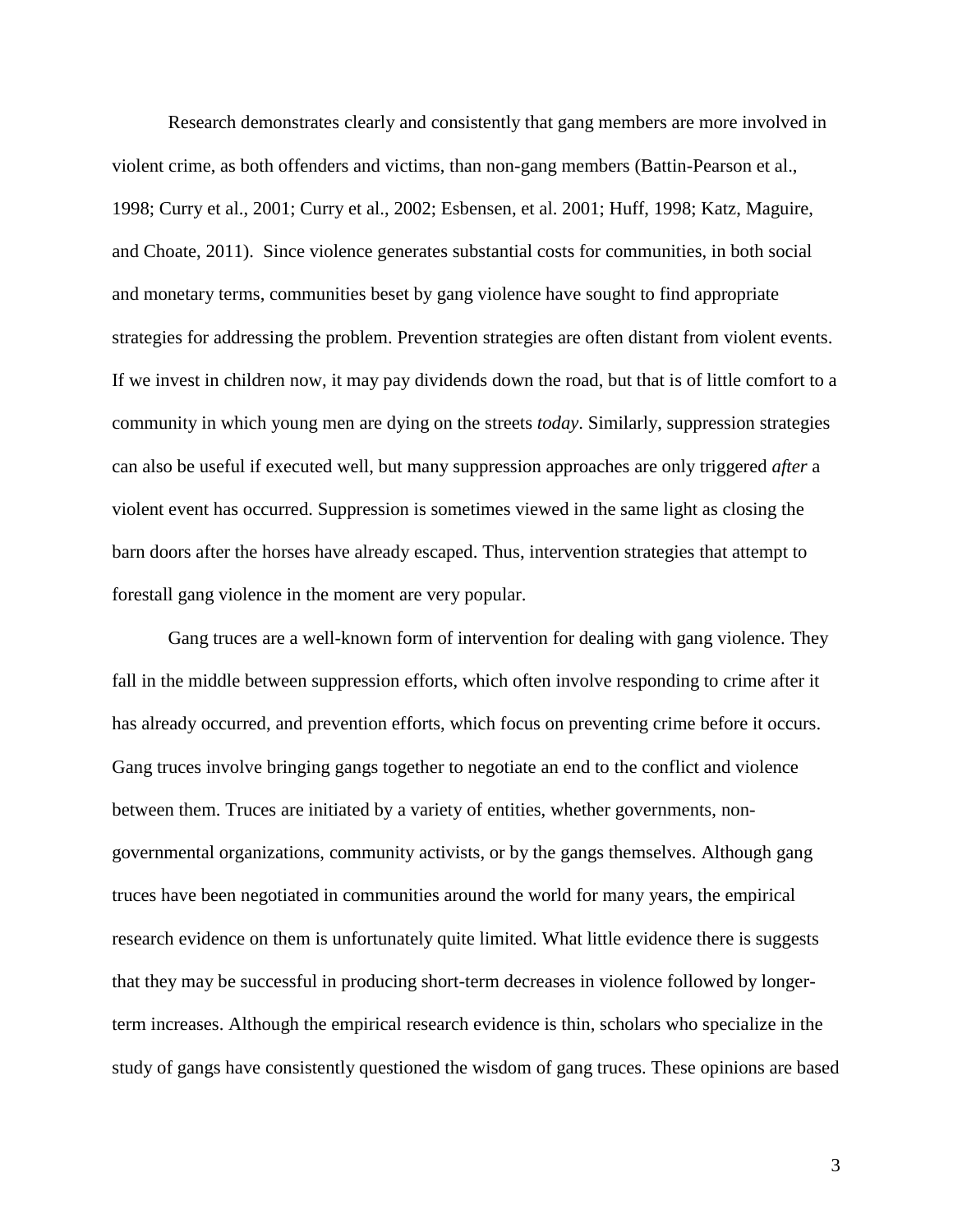in part on theory about how gangs function and how gang violence propagates throughout gang networks. These opinions are also based in part on the experience of researchers who have spent much of their careers studying gangs and learning how gangs function. Thus, the scholarly community provides us with a mixed foundation of research evidence, theory, and speculation on the effectiveness of gang truces.

This brief report begins by summarizing research evidence on gang truces in the United States. It then discusses evidence from a recent study of a gang truce in Trinidad and Tobago. It then provides a brief reflection on gang truces from the perspective of scholars who specialize in the study of gangs. Based on this body of scholarship, the paper closes with some general observations about the effectiveness of gang truces and the need to carry out more regular and rigorous evaluations.

## **RESEARCH ON GANG TRUCES IN THE U.S.**

Unfortunately, gang truces in the United States have received insufficient attention from researchers. Only a handful of studies have evaluated the effectiveness of gang truces. All of them have treated gang truces as a black box, examining outcome data like murders, shootings, or gunshot wounds before and after truces. They provide little insight about the conditions that give rise to gang truces, the role of third parties in brokering gang truces, or the effects of truces on the relationships between gangs or gang members. As a result, this scholarship provides a useful but incomplete basis for thinking about the viability of gang truces as a policy option.

The first published attempt to evaluate a gang truce was Cotton's (1992) study of a truce in South Central Los Angeles between the Crips and Bloods. Data provided by the Los Angeles Police Department indicated that over the 6-week period immediately after the truce, drive-by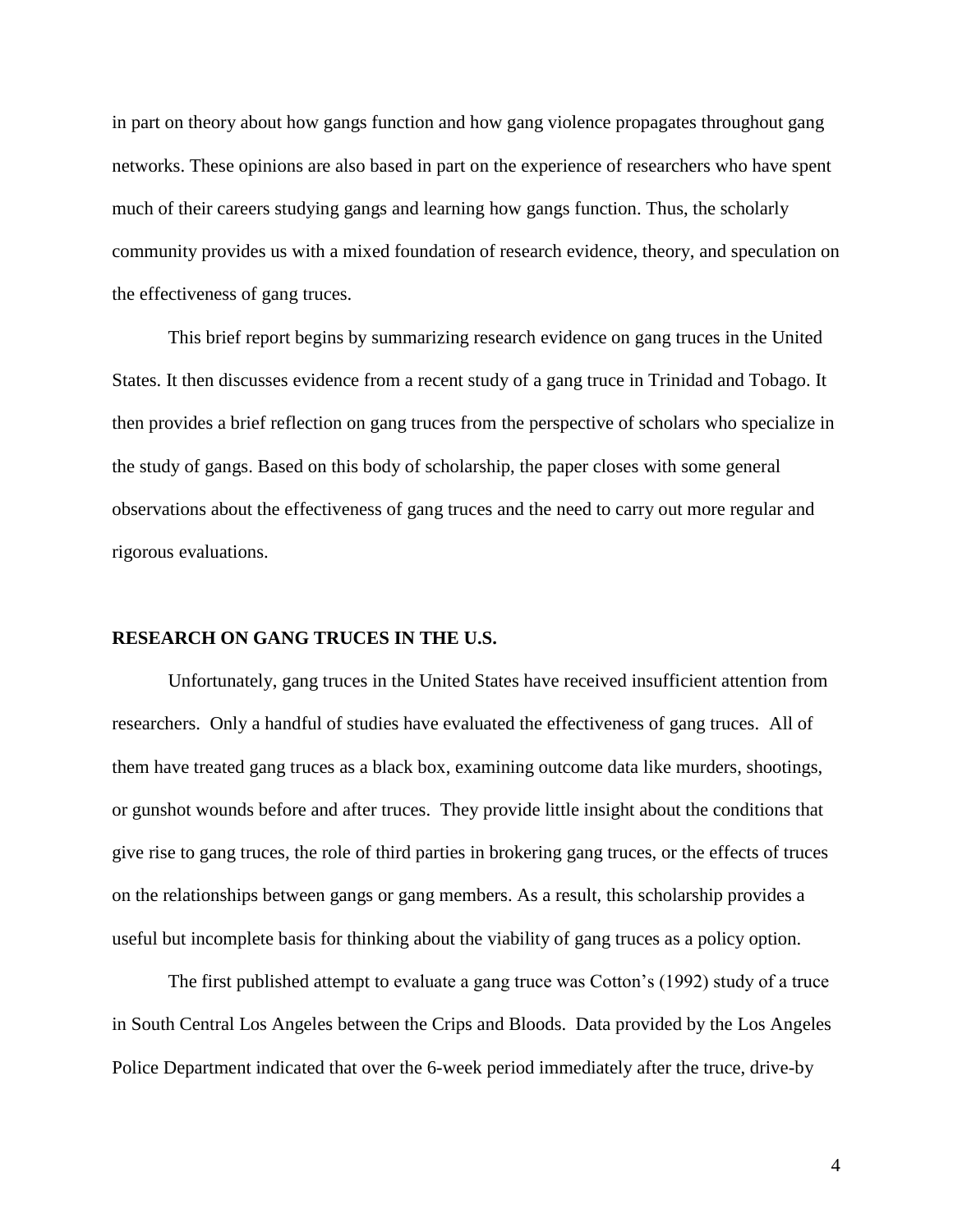shootings decreased by 48% compared to the same 6-week period the prior year, decreasing from 162 to 85. Likewise, gang-related homicides dropped by 62%, from 26 to 10. It is not clear whether the drop in gang-related homicides was citywide or only in the South Central Los Angeles neighborhood where the gang truce took place. The limited follow-up period and weak evaluation design make it difficult to know how much faith to place in the findings from this study.

Another study by Ordog et al. (1993) examined the effects of the same gang truce in Los Angeles using emergency room admissions data. The study examined changes in the number of emergency room admissions for gunshot wounds before, during, and after the truce. The catchment area for the emergency room was 100 square miles, thus it is not clear to what extent the study area lined up with the areas controlled by the gangs involved in the truce. Also, the authors noted that while they were able to identify the start date of the gang truce from media accounts, they were uncertain about its end date. After 12 weeks, the authors regarded the truce as finished for evaluation purposes because it was no longer being discussed in the media and gunshot wound admissions began to increase. The authors concluded that the gang truce had "reduced the number of gunshot wound victims" seen in the hospital trauma center (Ordog, et al., 1993: 781). However, a later study by the same authors found that these effects lasted for only three months, after which the number of gunshot wound victims grew even higher than before the truce. The authors conclude that the subsequent increase "negated any positive effect of the gang truce" (Ordog, et al., 1995: 417).

Stone and his colleagues (1995) reported that a gang truce implemented along with two other police-related interventions in Chicago in 1992 produced a significant but relatively brief reduction in firearms injuries. Unfortunately, the authors did not provide sufficient analytical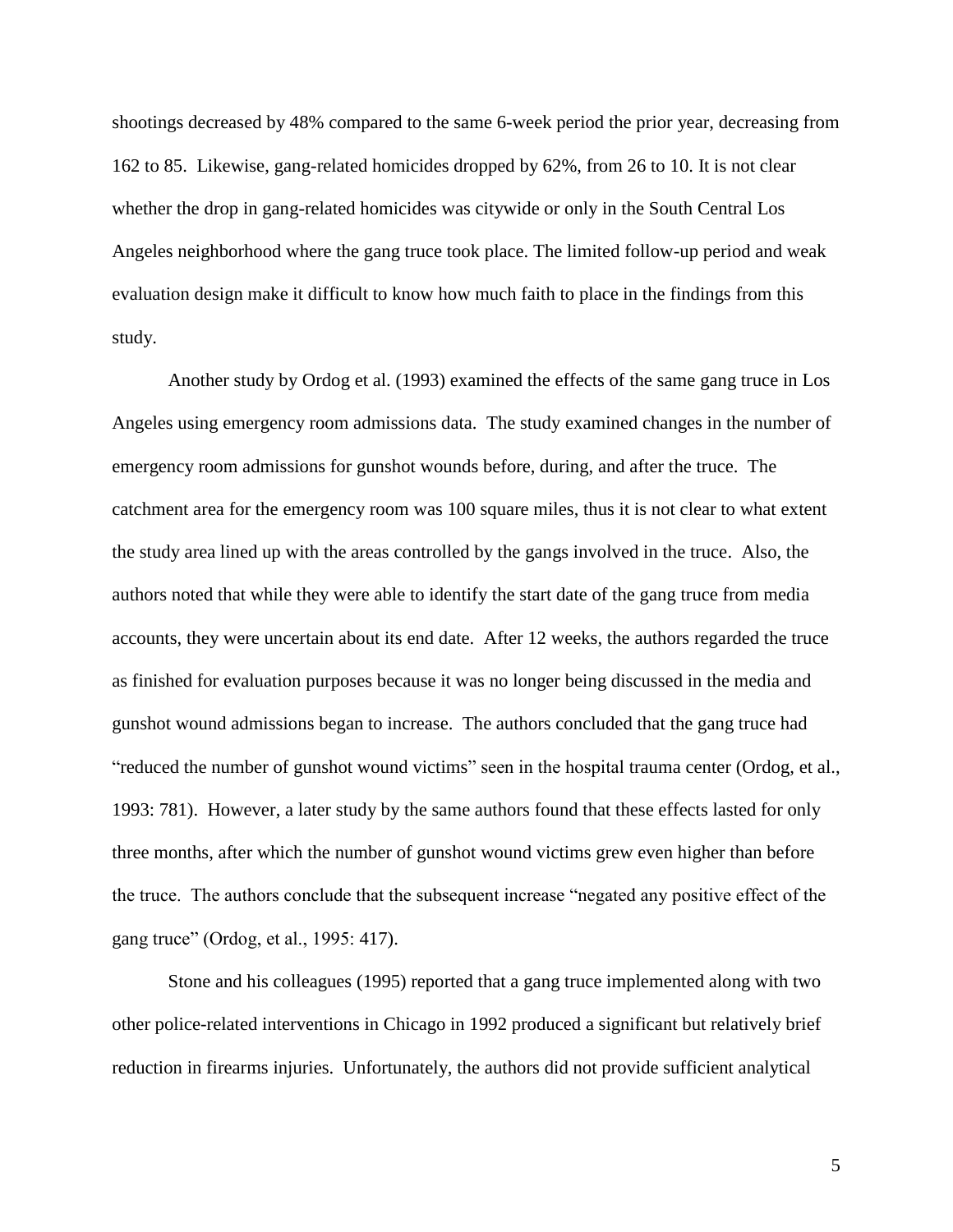detail to enable the reader to judge the merits of their research design or their conclusions. Furthermore, they were unable to separate the effects of the truce from the effects of other interventions implemented simultaneously.

These studies constitute the empirical knowledge base on which to judge the effectiveness of gang truces in the United States. Unfortunately, a number of factors – including short follow-up periods, weak research designs, and a lack of textured knowledge about how truces influence gangs – make it difficult to draw firm conclusions. These studies suggest that truces may produce short-term reductions in violence. The one study with a sufficiently long follow-up period reports that the short-term decrease in violence was followed by a long term increase.

### **RESEARCH ON GANG TRUCES IN TRINIDAD AND TOBAGO**

Trinidad and Tobago, a two-island nation in the southeastern Caribbean, has a long history of gang truces dating back to the 1950s when "steel band" gangs adopted truces to prevent the ongoing violence among young musicians and keep the peace during the nation's culturally significant "Carnival" celebrations. Local newspaper archives are replete with stories of failed truces. However, none of the truces has been systematically evaluated. My research team followed three gang truces in Trinidad and Tobago closely, monitoring one of them as it unfolded, actively participating in a second one, and carrying out a systematic empirical evaluation of a third one.

The gang truce we evaluated took place in Palm Grove, a pseudonym for a distressed community plagued by gang violence in Trinidad and Tobago (Maguire, Katz, and Wilson, 2013). Trinidad, the larger of the nation's two islands, measures 1,864 square miles, and is home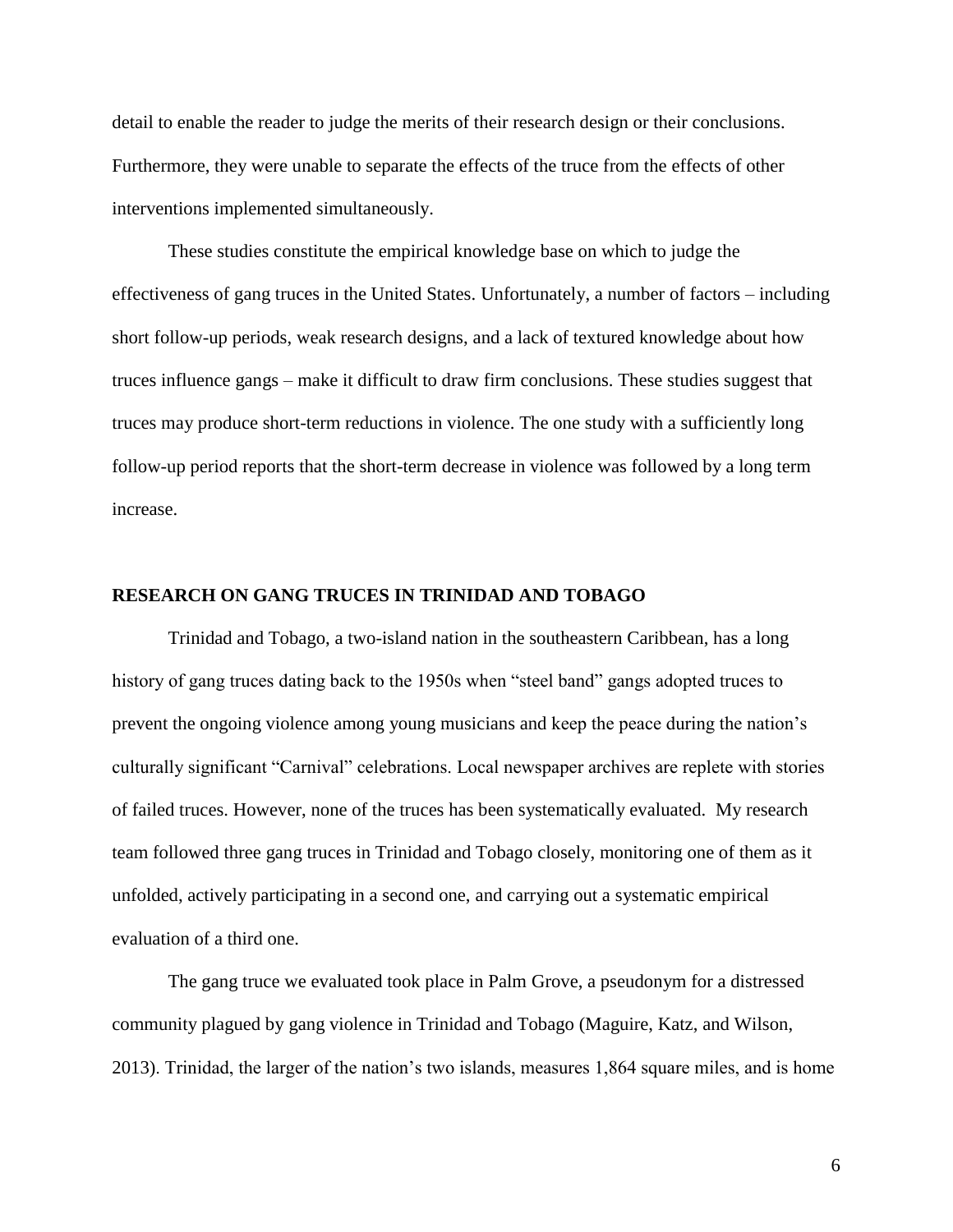to nearly 96% of the nation's population of approximately 1.26 million people, including Palm Grove. Trinidad and Tobago experienced a serious violent crime outbreak starting in approximately 2000. Research showed that the number of homicides committed using blunt instruments, sharp instruments, and "other" weapons remained fairly stable over time. The outbreak was largely confined to shootings and homicides carried out with firearms (Maguire, et al., 2010; Maguire and King, 2013; St. Bernard, 2010). Homicides in the nation are heavily concentrated in a handful of geographic areas within Trinidad (Maguire, et al., 2008). Palm Grove is one of the areas with a disproportionate share of the nation's violent crime. Our analysis of police intelligence data showed that most homicides in Palm Grove were gang-motivated.

We evaluated the nature and effects of the gang truce in Palm Grove using both qualitative and quantitative research methods. We conducted interviews with various stakeholders involved in the truce, including those who arranged for it to take place, the warring gang leaders involved in the truce, and police investigators and task force officers working in the areas occupied by these gangs. Our quantitative analysis included interrupted time series analyses of police data on homicides, shootings, woundings, and reported gunshots in Palm Grove. We were given access to police intelligence on gang conflict and suspected motives for gang violence. We also rode along with police on patrol through the areas occupied by these gangs. Together, these various forms of qualitative and quantitative data enabled us to improve on existing research and contribute new insights about the nature and effects of gang truces (Maguire, Katz, and Wilson, 2013).

At the time of our evaluation, there were eight primary street gangs operating within Palm Grove, according to police intelligence sources in the area. In January 2006, the leader of one of these gangs brokered a formal peace agreement between five of the eight gangs, including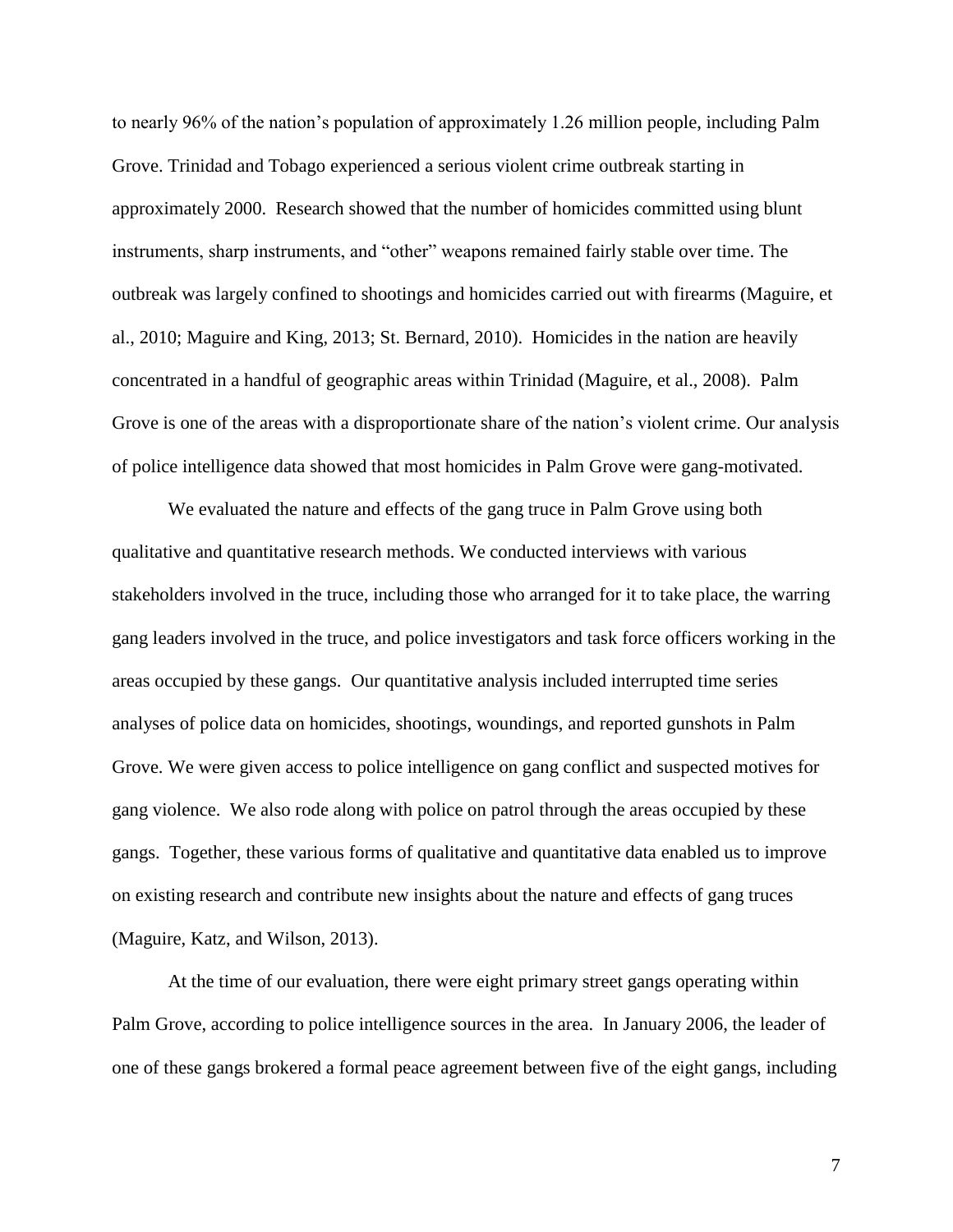his own gang. Of the five gangs participating in the truce, only two of them were in the midst of active violent conflict at the time. According to our interviews with the leaders of the two warring gangs, the conflict had lasted about two months, with each gang claiming the lives of two of the opposing gang's members. In addition, seven other people were shot as part of this emerging conflict. The active conflict was one of several that were ongoing at the time within the community. The conflict that precipitated the truce resulted from a feeling by the leader of one gang that a member of another gang had disrespected him (Maguire, Katz, and Wilson, 2013).

The idea for the gang truce was initiated by the leader of a gang who, at the time, was not involved in active conflict with any of the other gangs involved in the truce. Importantly, though, he was involved in active conflict with gangs that were *not* part of the truce. The gang leaders told us they initiated the truce because "enough was enough… we do it from the heart. We do it genuinely." Police officials in the area had a much more pessimistic view – that the truce was a way for the gangs to appear altruistic and to relieve some of the pressure being placed on them by police. The three gang leaders we interviewed agreed that truces negotiated in the past were not initiated for altruistic motives: they either involved some type of financial benefit for the gang or they were timed to coincide with elections. However, they viewed *this* truce as more genuine (Maguire, Katz, and Wilson, 2013).

We monitored the relationships between the eight gangs in Palm Grove closely for six months after the truce, after which we were forced to suspend the evaluation because the truce was eclipsed by another larger truce incorporating gangs from multiple communities in the area. Our findings suggest that the five gangs participating in the truce continued to carry out violent acts against either their own members or members of other gangs, but consistent with the terms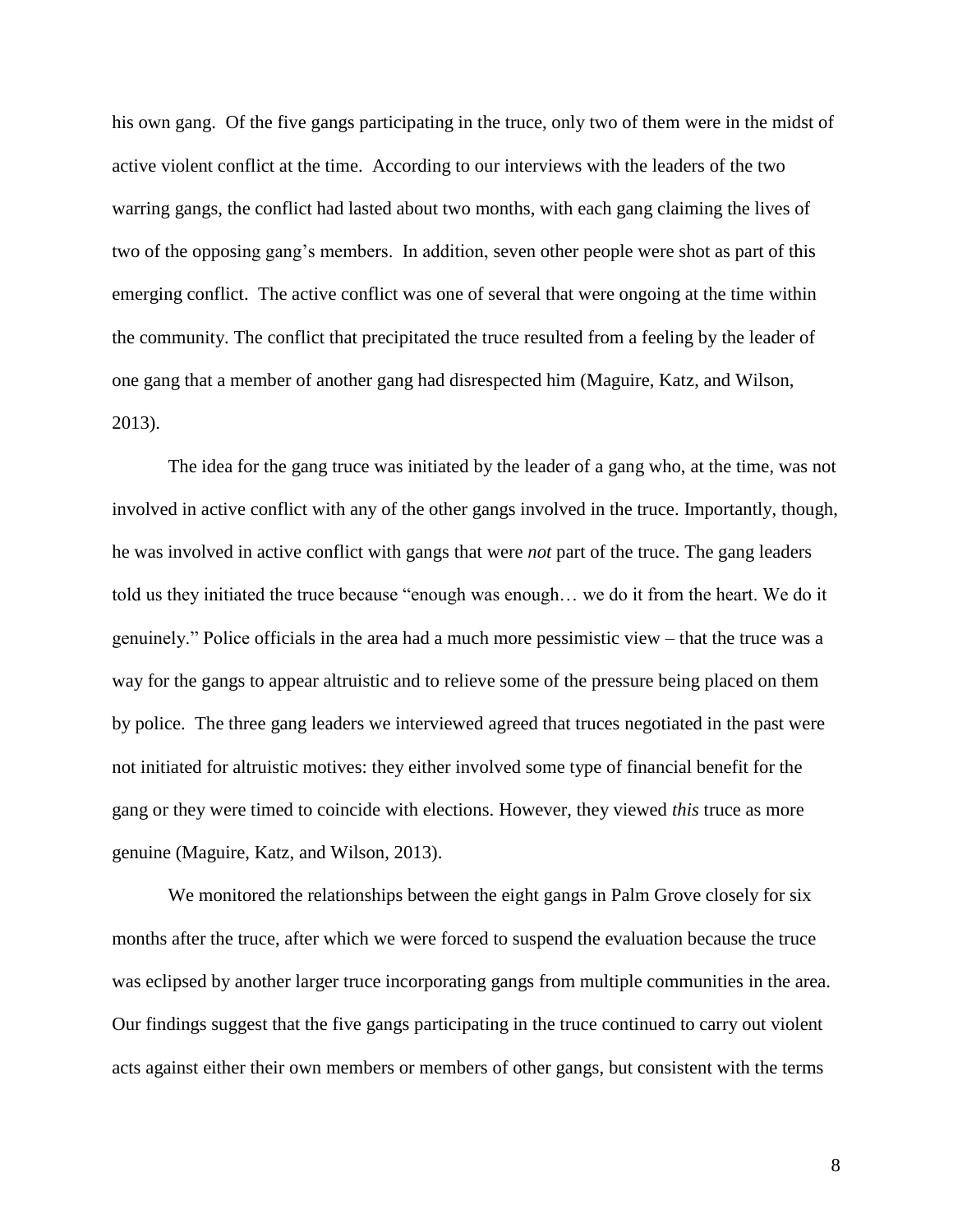of the truce, they did not take violent action against one another during the evaluation period.<sup>1</sup> Most notably, the intense war that had prompted the truce was transformed into an active alliance, which is one of the unintended consequences that can result from truces. We observed this same phenomenon in a separate truce that we monitored closely but did not evaluate systematically. While the specific terms of the truce appear to have held, the truce itself also appears to have triggered a variety of new conflicts with gangs that did not participate in the truce (Maguire, Katz, and Wilson, 2013).

Our quantitative analysis of the effect of the gang truce on violent events relied on data from police crime logs and calls to police for the 12 months prior to the truce and the 6 months following the truce. We focused on the weekly number of attempted murders, murders, shootings, woundings, and reported gunshots. We found that these phenomena remained relatively stable, with a small *increase* in the average number of violent events and gunshots after the truce (Maguire, Katz, and Wilson, 2013). Our results are consistent with theorizing which suggests that gang truces may create new opportunities for conflict and solidify alliances between gangs (Klein, 1995).

 $\overline{a}$ 

 $1$  Though our formal evaluation period ended after six months due to the emergence of a competing intervention, we continued to follow events in Palm Grove for several years. Shortly after the end of the six-month follow-up period, the peace between the gangs involved in the truce began to crumble.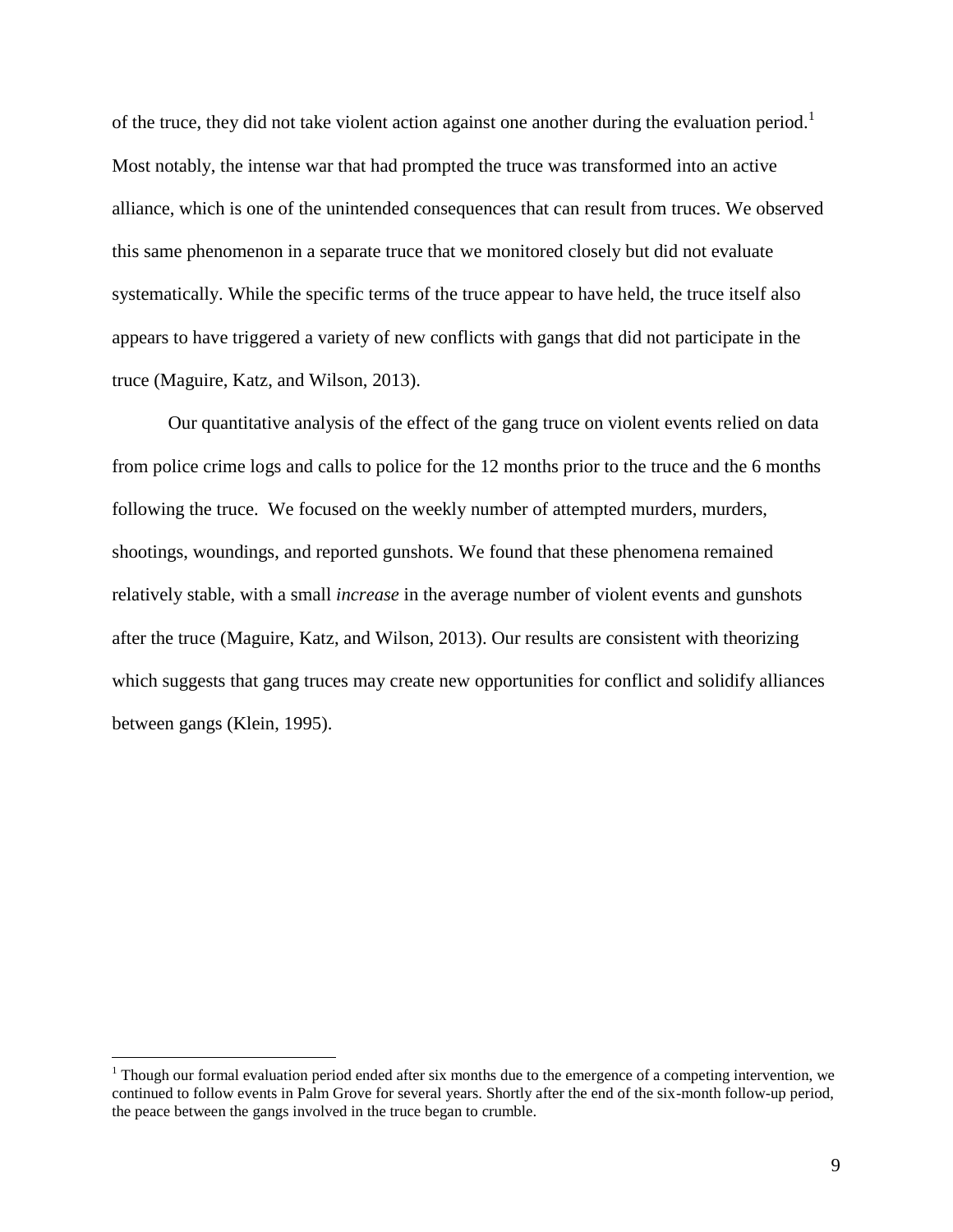## **THEORY AND SPECULATION ON GANG TRUCES<sup>2</sup>**

Although research evidence on the effects of gang truces is disappointingly thin, gang scholars appear to have a decidedly negative outlook on the likelihood that truces will reduce gang violence. For instance, Malcolm Klein, the pre-eminent gang researcher in the United States, concludes that "over many years, truces arranged by outsiders have generally been ineffective (or have even backfired)" (Klein, 1995: 232-233). The National Gang Crime Research Center (NGCRC) concludes that gang truces are "rarely successful and are indeed risky" (NGCRC, 1995). The NGCRC (1995) report echoes Klein's concerns: "We have found no such lasting truce between gangs anywhere. What we have found are ways for gangs to gain additional power, prestige, and recognition in the process of conning otherwise responsible adults into believing that criminal organizations can rehabilitate themselves." Kodluboy and Evenrud (1993: 285) adopt a similar stance, concluding that although mediation between gangs may "sometimes be necessary to forestall immediate violence or prevent loss of life... such mediation increases the risk of validating the gang as a legitimate social entity, thus buying short-term peace at the price of long-term persistence of the gang."

Why are gang scholars so pessimistic about the promise of gang truces in the face of such an incomplete body of empirical evidence? The most likely source of pessimism is a large body of theoretical and descriptive scholarship about gang dynamics that scholars have developed over several decades. This body of scholarship suggests several reasons why gang truces may not work, or may even backfire and produce increased levels of violence. First, violence is a wellestablished norm in many gangs, and truces may lack sufficient mechanisms to alter these

 $\overline{a}$ 

<sup>&</sup>lt;sup>2</sup> This section of the report draws heavily on collaborative insights from a paper I wrote with Charles Katz of Arizona State University and David Wilson of George Mason University (Maguire, Katz, and Wilson, 2013). I am particularly indebted to Professor Katz for his ideas about violence norms, status management, cohesion, and legitimacy among gangs.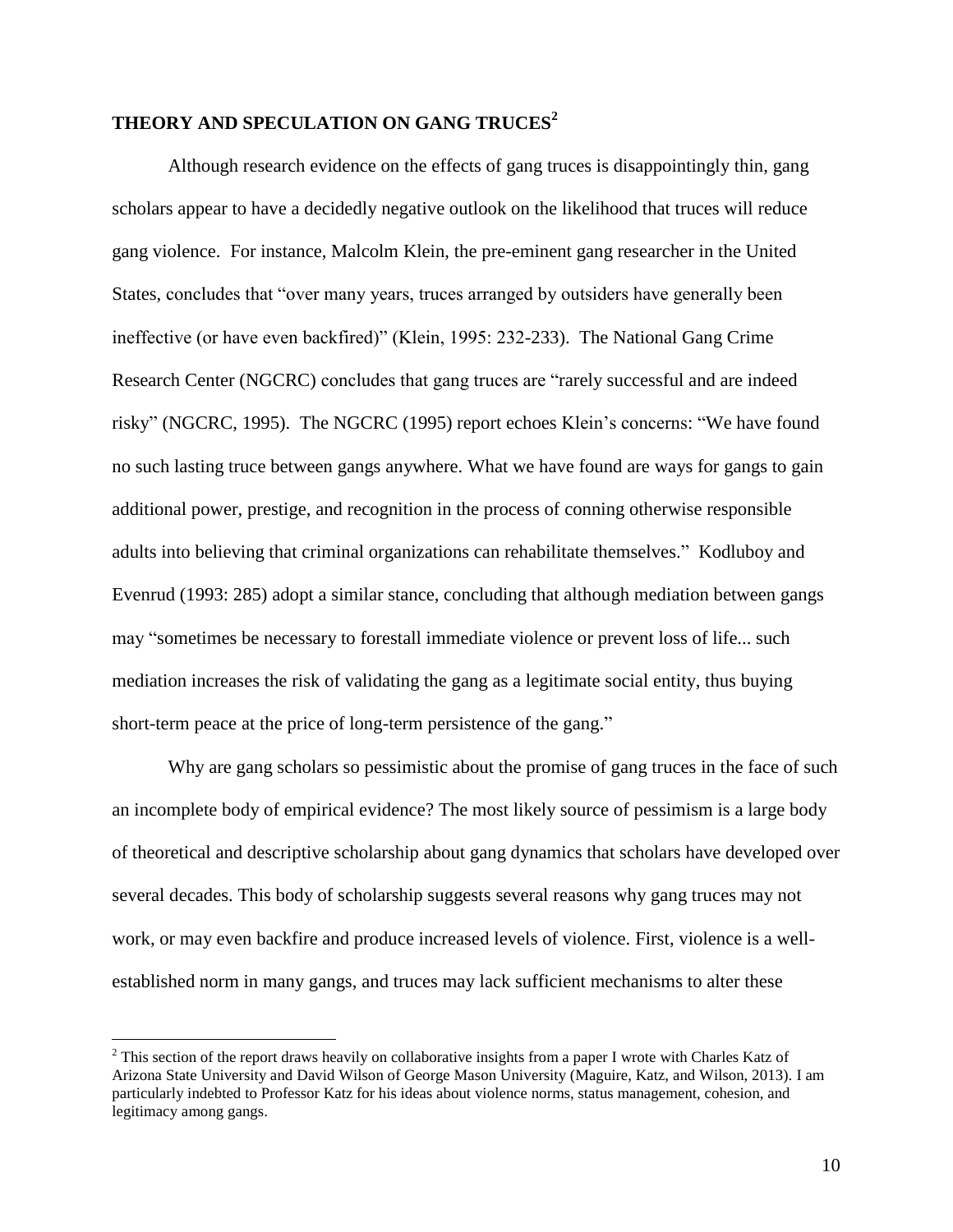behavioral norms (Decker, 1996). This is especially the case for gangs that have a long history of violent conflict with other gangs. Old wrongs are often difficult to forget. Second, status management is paramount in gang life (Hughes, 2005; Short and Strodtbeck, 1965). Gang violence often results from perceived threats to one's status. For example, during our work in Trinidad and Tobago, gang members routinely told us that disrespect was the primary cause of gang violence. When I asked one gang member in Trinidad why people were killing each other, he responded: "it's a ranking thing." By that, he meant that gang members would try to command higher status than others, which was often perceived as an act of disrespect that deserved to be met with violence. Once again, truces may lack sufficient mechanisms to undo the central role of status in gang life. Moreover, the truce itself may generate perceived status violations in the gang community, thus triggering additional violence.

Third, gang truces may have the unintended consequence of legitimizing gang leaders and generating greater group cohesion within gangs (Haskell and Yablonsky, 1982; Klein, 1995). When governments negotiate truces with gangs, they may inadvertently be acknowledging gangs as legitimate social entities. Increased legitimacy is thought to enhance internal cohesion within the gang, which is associated with increased violence (Decker, 1996; Klein, 1971; Lucore, 1975). Gang leaders often demand concessions from government leaders in exchange for promising reductions in violence. One of the gang leaders I interviewed for the evaluation of the Palm Grove truce had just returned from speaking with a Member of Parliament. That same night, I watched him give a lengthy interview on a television news show. His ability to operate in such circles no doubt provided him with significantly enhanced legitimacy within his own community. It is not difficult to imagine young boys looking up to him as a role model. The golden rule of gang cohesion is to avoid any activity that validates the gang as a legitimate social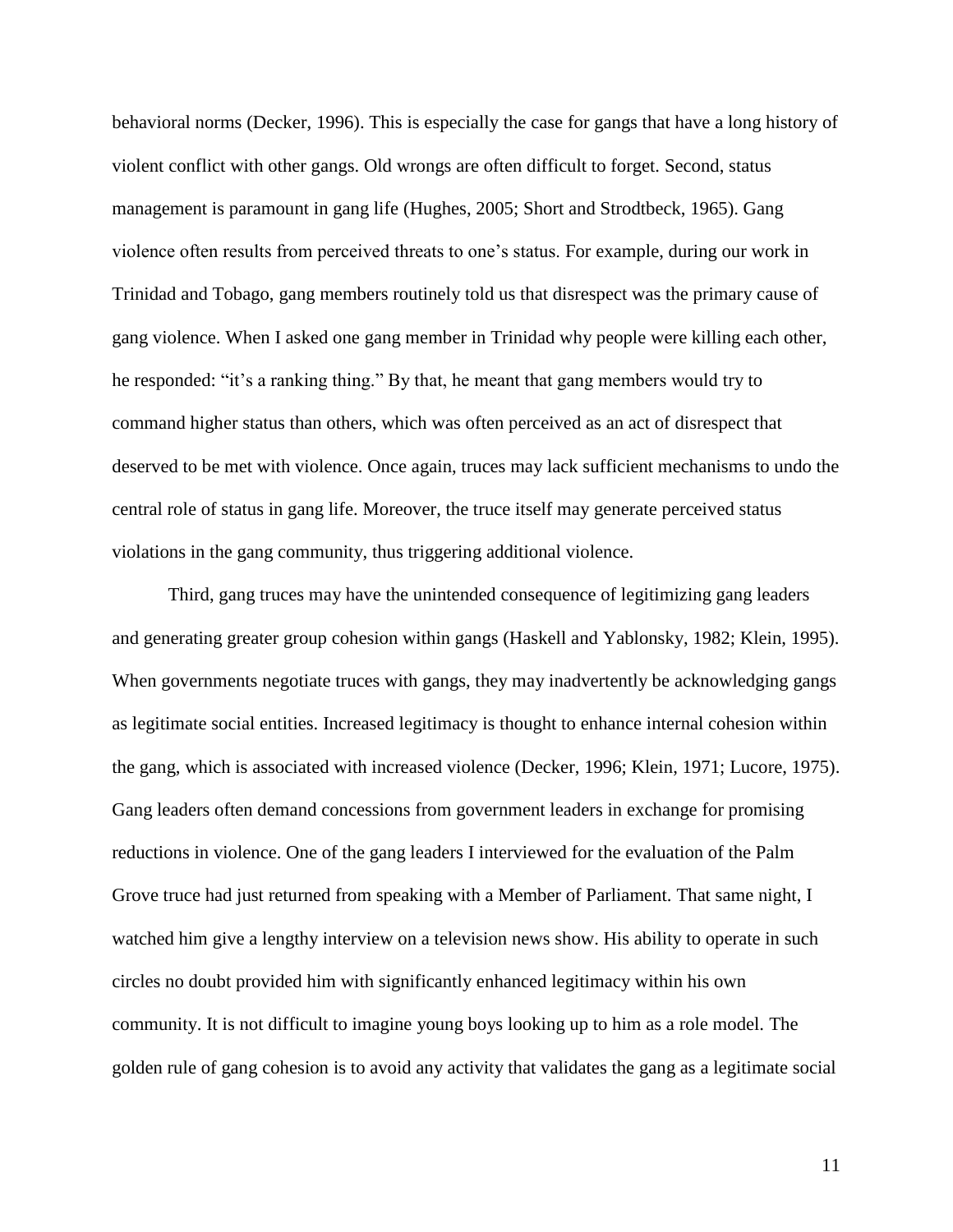entity. This is just one of many examples of how governments can generate harmful unintended consequences in their efforts to reduce gang violence by granting concessions to gang leaders.

Fourth, gang truces are based on the implicit assumption that gangs have sufficient organizational capacity to control the behavior of their members, but research suggests that this capacity is much more limited than is popularly thought (Decker et al., 1998; Decker, Katz, and Webb, 2008). Thus, even if a leader is able to keep the lid on violence temporarily, old patterns are likely to re-emerge eventually. Fifth, negotiating a ceasefire between warring gangs can inadvertently alter the balance of power among gangs, which can trigger violence. This can happen in several ways. Truces can generate unintentional alliances between gangs, thus potentially making them more powerful. Truces can also lead some gangs to appear weak when they lay down their guns, thus rendering them more vulnerable to attacks by other gangs. Finally, truces can trigger violence by redirecting the attention of police from gangs involved in the truce to other gangs not involved in the truce. A gang whose business interests are disrupted by increased police attention following a truce is likely to lash out at gangs that are involved in the truce.

#### **CONCLUSION**

The gang world is a complex and fragile social network, much like an ecosystem (McGloin, 2005; Papachristos, 2009). It is easy for an event in one part of the network to propagate throughout the network in ways that are sometimes unexpected. The most obvious example is when a gang leader is killed or imprisoned, which often triggers an outbreak of violence. In such a complex environment, it is easy for well-intentioned outsiders to put in place interventions that trigger unintended and unwelcome consequences. Understanding the effects of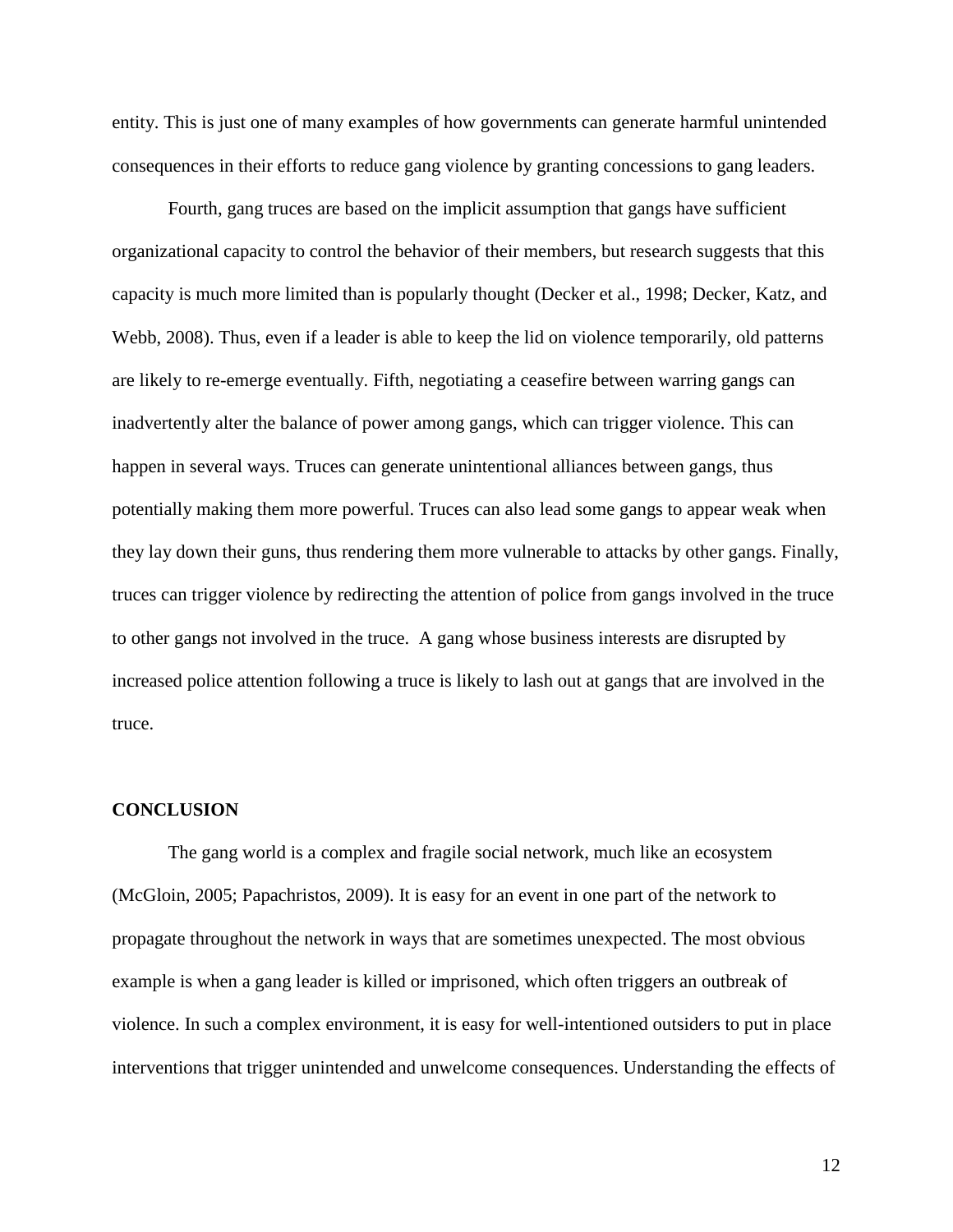gang truces is vital given their popularity among some policy makers. Unfortunately, prior evaluations of gang truces have relied on relatively weak evaluation designs without sufficient comparison areas or control groups. Every gang truce should be evaluated using rigorous social science research methods. This will help to establish a more credible body of research on how to control gang violence. As a result, future policies and practices enacted to reduce gang violence can be based more on research evidence and less on speculation.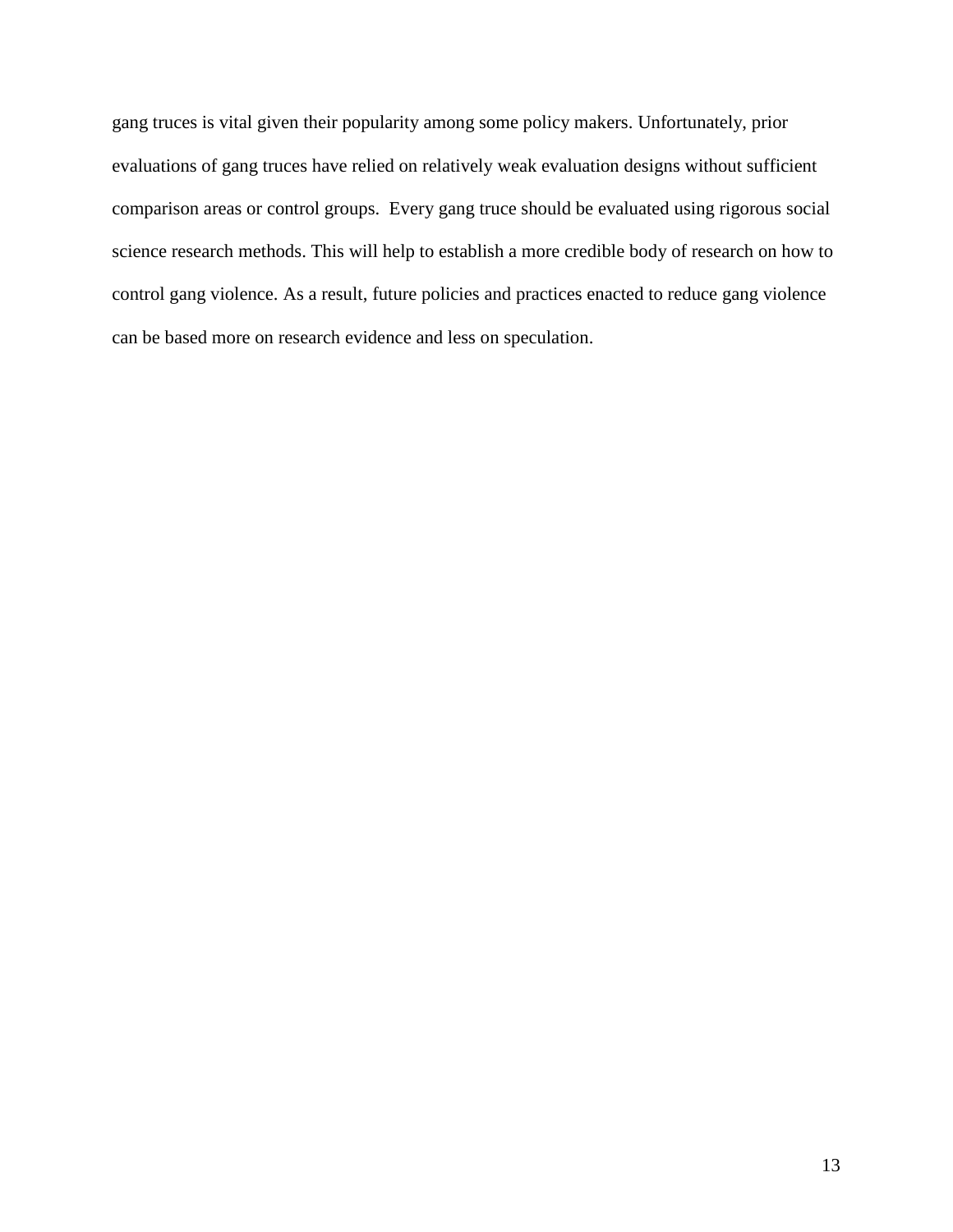## **REFERENCES**

Battin-Pearson, S.R., Hill, K.G., Abbot, R.D., Catalano, R.F., and Hawkins, J.D. (1998). The contribution of gang membership to delinquency beyond delinquent friends. *Criminology* 36: 93-115.

Cotton, P. 1992. Violence decreases with gang truce. *Journal of the American Medical Association* 268(4): 443-44.

Curry, D.G., Decker, S., and Egley, A. (2002). Gang involvement and delinquency in a middle school population. *Justice Quarterly* 19(2): 275-292.

Curry, D.G., Maxson, C.L., and Howell, J.C. (2001). *Youth gang homicides in the 1990s.* OJJDP Fact Sheet #3. Washington, D.C.: Office of Juvenile Justice and Delinquency Prevention.

Decker, S. (1996). Collective and normative features of gang violence. *Justice Quarterly* 13: 243-64.

Decker, S., Bynum, T., and Weisel, D. (1998). A tale of two cities: Gangs as organized crime groups*. Justice Quarterly* 15(3): 395-425.

Decker, S., Katz, C.M., and Webb, V.J. (2008). Understanding the black box of gang organization: Implications for violence, drug sales, and violent victimization. *Crime & Delinquency*, 54(1): 153-172.

Esbensen, F., Winfree, T., He, N., and Taylor, T. (2001). Youth Gangs and Definitional Issues: When is a Gang a Gang, and Why does it Matter. *Crime and Delinquency* 47(1): 105-30.

Haskell, M.R. and Yablonsky, L. (1982)*. Juvenile Delinquency. 3rd Edition.* Boston: Houghton Mifflin Company.

Huff, C.R. (1998). Comparing the criminal behavior of youth gangs and at-risk youths. *Research in Brief* (October). Washington DC: U.S. Department of Justice.

Hughes, Lorine A. 2005. *Violent and non-violent disputes involving gang youth.* New York: LFB Scholarly Press.

Katz, C.M., E.R. Maguire, and D. Choate (2011). A cross-national comparison of gangs in the United States and Trinidad and Tobago. *International Criminal Justice Review*, 21(3): 243-262.

Klein, M. (1971). *Street gangs and street workers*. Englewood Cliffs, NJ: Prentice-Hall.

Klein, M. (1995). Street gang cycles. In *Crime*, eds. James Q. Wilson and Joan Petersilia, ICS Press.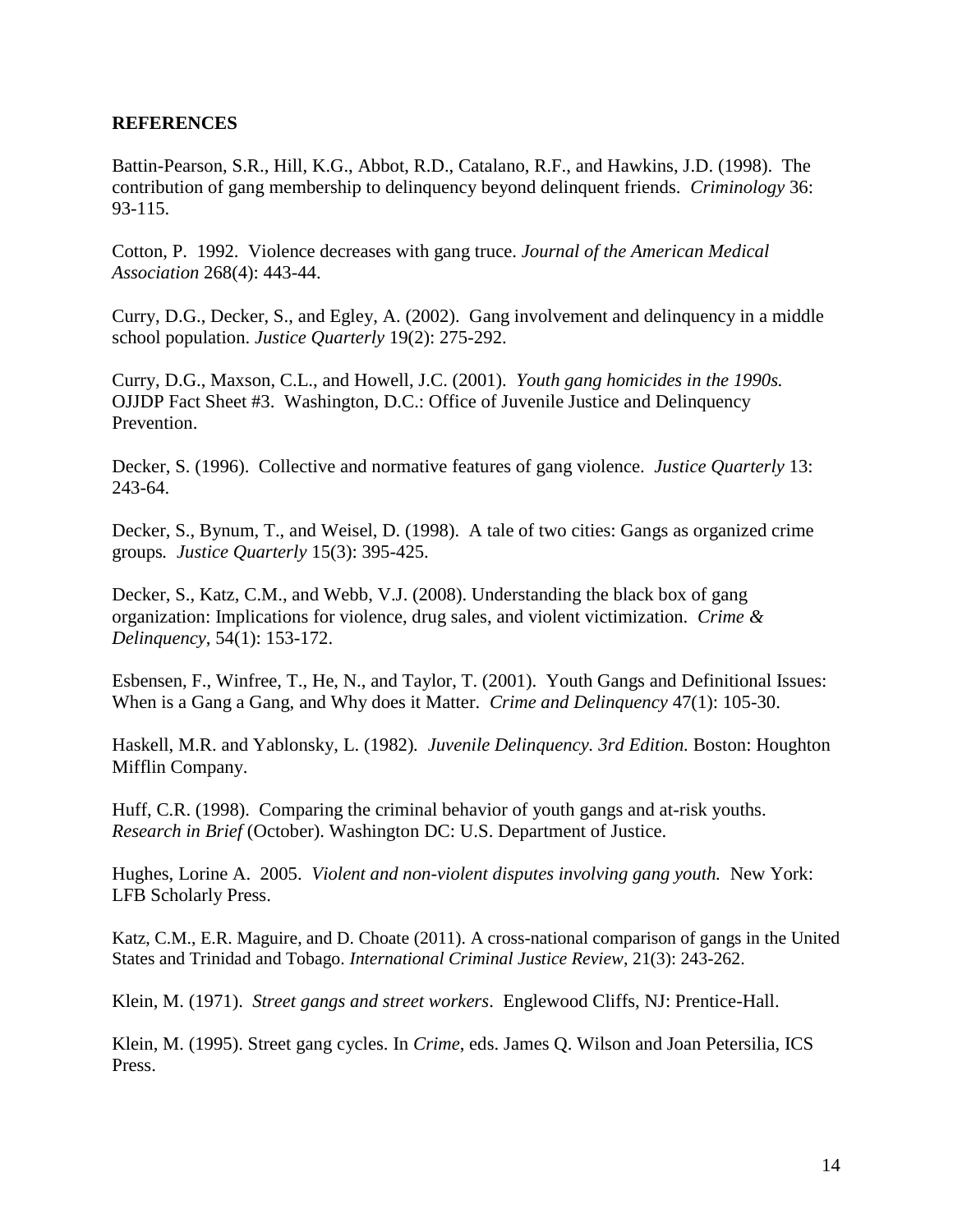Klein, M. and Crawford, L.Y. (1967). Groups, gangs and cohesiveness. *Journal of Research in Crime and Delinquency* 4: 63-75.

Klein, M. and Maxson, C. (2006). *Street Gang Patterns and Policies*. New York: Oxford University Press.

Kodluboy, D.W. and Evenrud, L.A.. 1993. School-based interventions: Best practice and critical issues. In *The Gang Intervention Handbook,* eds. Arnold P. Goldstein and C. Ronald Huff, Champaign, Ill.: Research Press.

Lucore. P. 1975. Cohesiveness in the gang. In *Gang Delinquency*, eds. D. S. Cartwright, B. Tomson, and H. Swartz. Pacific Grove: Brooks/Cole.

Maguire, E.R., Katz, C.M., and Wilson, D.B. (2013). The effects of a gang truce on gang violence. Unpublished paper. Washington, DC: American University.

Maguire, E.R. and King, W.R. (2013). Transferring criminal investigation methods from developed to developing nations. *Policing and Society: An International Journal of Research and Policy*, 23(3): 346-361.

Maguire, E.R., King, W.R., Johnson, D., and Katz, C.M. (2010). Why homicide clearance rates decrease: Evidence from the Caribbean. *Policing and Society: An International Journal of Research and Policy*, 20(4): 373-400.

Maguire, E.R., Willis, J.A., Snipes, J. and Gantley, M. (2008). Spatial concentrations of violence in Trinidad and Tobago. *Caribbean Journal of Criminology and Public Safety*, 13(1&2): 44-83.

McGloin, J.M. (2005). Policy intervention considerations of a network analysis of street gangs. *Criminology & Public Policy* 4(3): 607-636.

National Gang Crime Research Center (1995). *Gang Prevention and Gang Intervention: Preliminary Results From the 1995 Project GANGPINT.* National Needs Assessment Gang Research Task Force.

Ordog, G.J., Shoemaker, W., Wasserberger, J., and Bishop, M. (1995). Gunshot wounds seen at a county hospital before and after a riot and gang truce: Part two. *Journal of Trauma-Injury Infection & Critical Care* 38(3): 417-419.

Ordog, G.J., Wasserberger, J., Ibanez, J., Bishop, M., Velayos, E., Balasubramanium, S., and Shoemaker, W. (1993). Incidence of gunshot wounds at a county hospital following the Los Angeles riot and a gang truce. *Journal of Trauma* 34(6): 779-82.

Papachristos, A.V. (2009). Murder by structure: Dominance relations and the social structure of gang homicide. *American Journal of Sociology*, 115(1): 74-128.

Short, J.F. and Strodtbeck, F.L. (1965). *Group process and delinquency.* Chicago: University of Chicago Press.